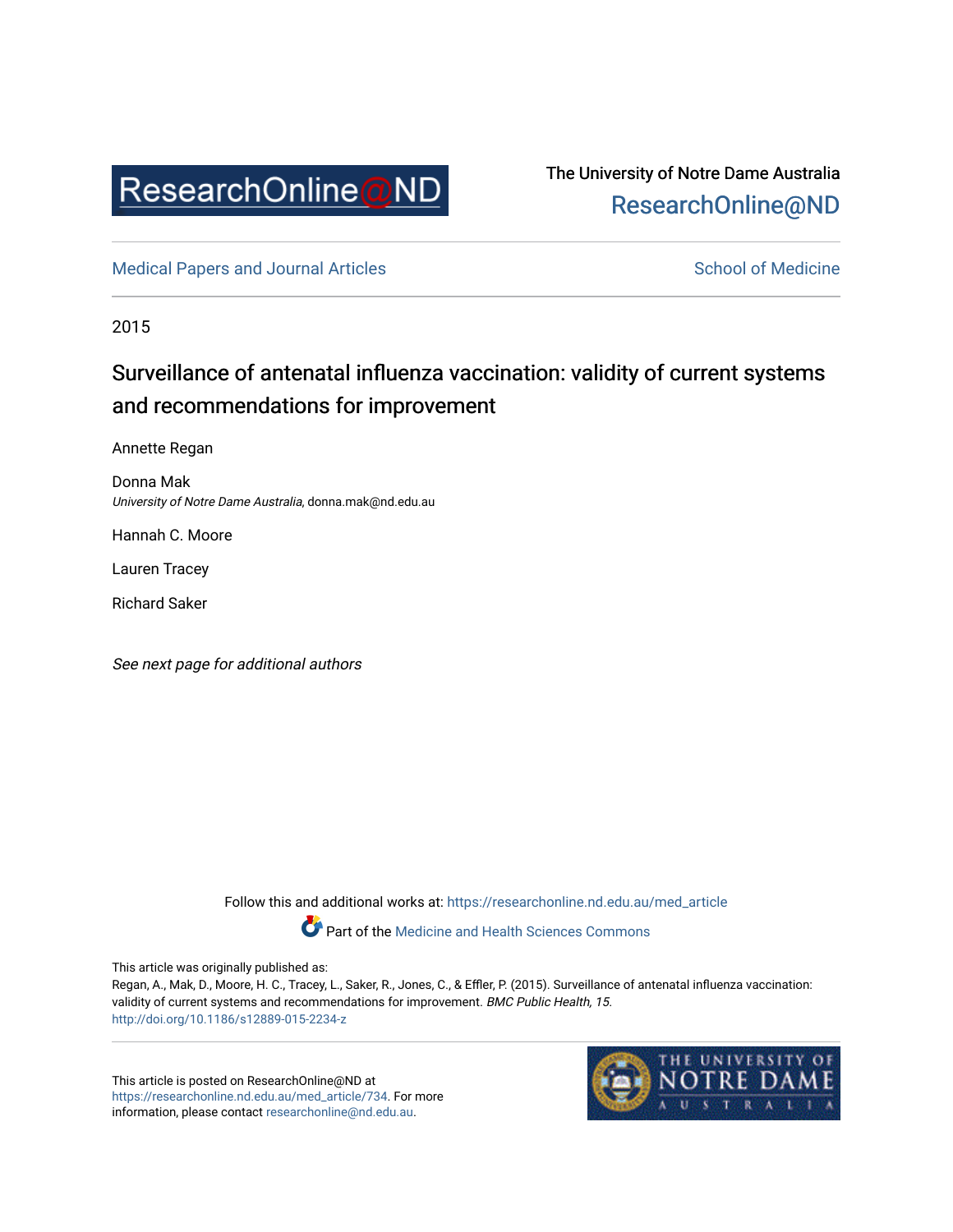### Authors

Annette Regan, Donna Mak, Hannah C. Moore, Lauren Tracey, Richard Saker, Catherine Jones, and Paul Effler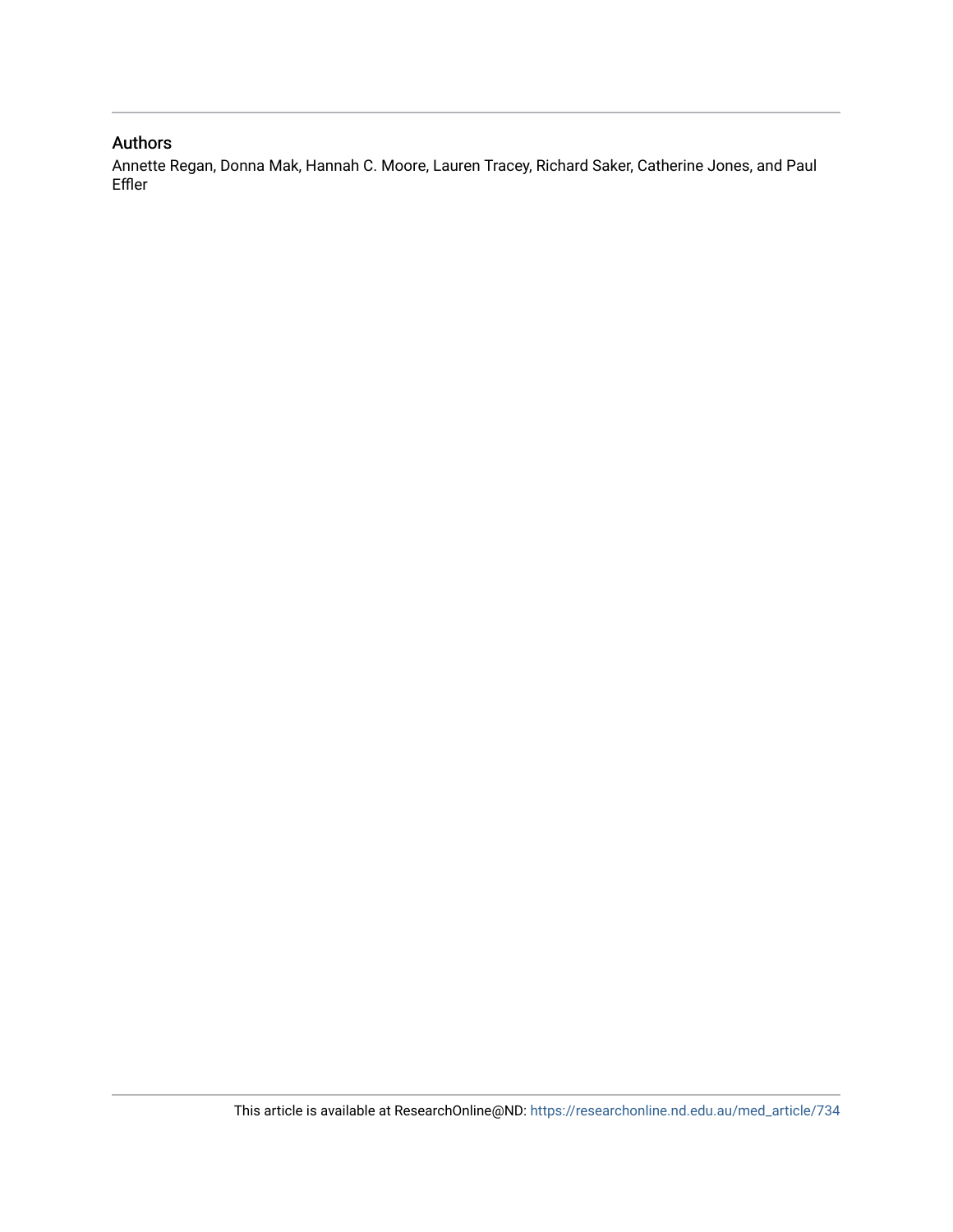This article was originally published

Regan, A., Mak, D., Moore, H., Tracey, L., Saker, R., Jones, C. & Effler, P. (2015). Surveillance of antenatal influenza vaccination: validity of current systems and recommendations for improvement. *BMC Medical Education*, 15:1155. doi:10.1186/s12889-015- 2234-z

No changes have been made to the original article.

This article is an open access article distributed under the terms and conditions of the Creative Commons by Attribution (4.0) license [\(http://creativecommons.org/licenses/by/4.0/\)](http://creativecommons.org/licenses/by/4.0/).

This license allows users to: -

- Copy and redistribute the material in any medium or format
- Adapt, remix, transform, and build upon the material for any purpose

Under the following terms:

- Attribution You must give appropriate credit, provide a link to the license, and indicate if changes were made. You may do so in any reasonable manner, but not in any way that suggests the licensor endorses you or your use.
- No additional restrictions You may not apply legal terms or technological measures that legally restrict others from doing anything the license permits.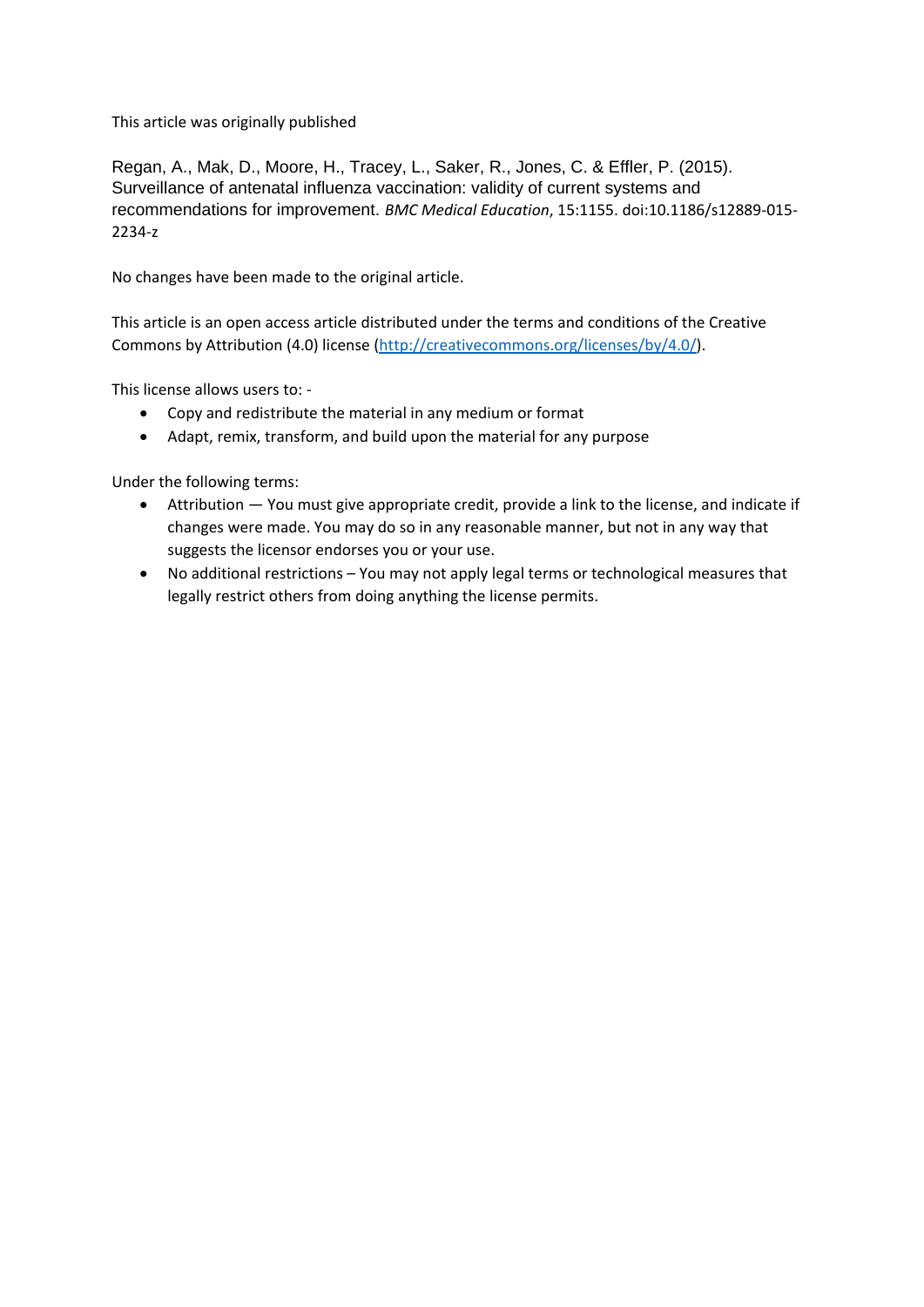### **RESEARCH ARTICLE Example 2014 CONSIDERING CONSIDERING CONSIDERING CONSIDERING CONSIDERING CONSIDERING CONSIDERING CONSIDERING CONSIDERING CONSIDERING CONSIDERING CONSIDERING CONSIDERING CONSIDERING CONSIDERING CONSIDE**





## CrossMark

# Surveillance of antenatal influenza vaccination: validity of current systems and recommendations for improvement

Annette K. Regan<sup>1,2\*</sup>, Donna B. Mak<sup>2</sup>, Hannah C. Moore<sup>3</sup>, Lauren Tracey<sup>2</sup>, Richard Saker<sup>4</sup>, Catherine Jones<sup>5</sup> and Paul V.  $Effler<sup>1,2</sup>$ 

#### Abstract

Background: Although influenza vaccination is recommended during pregnancy as standard of care, limited surveillance data are available for monitoring uptake. Our aim was to evaluate the validity of existing surveillance in Western Australia for measuring antenatal influenza immunisations.

Methods: The self-reported vaccination status of 563 women who delivered between April and October 2013 was compared against three passive data collection sources: a state-wide antenatal influenza vaccination database maintained by the Department of Health, a public maternity hospital database, and a private health service database. Sensitivity, specificity, and positive and negative predictive values were calculated for each system using self-report as the "gold standard."

Results: The state-wide antenatal vaccination database detected 45.7 % (95 % CI: 40.1–51.4 %) of influenza vaccinations, the public maternity hospital database detected 66.7 % (95 % CI: 55.1–76.9 %), and the private health service database detected 29.1 % (95 % CI: 20.5–39.4 %). Specificity exceeded 90 % and positive predictive values exceeded 80 % for each system. Sensitivity was lowest for women whose antenatal care was provided by a private obstetrician.

**Conclusions:** Existing resources for surveillance of antenatal influenza vaccinations detect 29–67 % of vaccinations. Considering the importance of influenza immunisation as a public health intervention, particularly in pregnant women, improvements to routine monitoring of influenza vaccination is warranted.

Keywords: Antenatal influenza vaccination, Influenza, Pregnancy, Surveillance. Vaccines, Immunisation

#### Background

To minimise the incidence of influenza infection in pregnant women and infants aged less than 6 months, the World Health Organization has recommended pregnant women be given the highest priority in seasonal influenza vaccination programs [[1\]](#page-9-0). Due to the health benefits to both mother and infant, influenza vaccination has been recommended in Australia since 2009 [\[2](#page-9-0)]. Despite strong recommendations promoting vaccination, there is currently no comprehensive, population-based

surveillance system for antenatal influenza vaccination nationally or in any Australian jurisdiction. Similar to surveillance systems in the United States [\[3](#page-9-0)] and other countries, estimates of influenza vaccine uptake in Australia typically rely on self-reported data collected by telephone survey. However, these surveys are not conducted routinely and often rely on a small sample of pregnant women. The most recent national estimate of antenatal influenza vaccine uptake in Australia (12.7 %) is based on results from a computer-assisted telephone survey conducted in 2009 of just over 10,000 Australian adults, 182 of whom were pregnant [\[4\]](#page-9-0). More recent publications have reported uptake within a single jurisdiction or health service, and are not based on routinely collected surveillance data [\[5](#page-9-0)–[7](#page-9-0)].



© 2015 Regan et al. Open Access This article is distributed under the terms of the Creative Commons Attribution 4.0 International License [\(http://creativecommons.org/licenses/by/4.0/](http://creativecommons.org/licenses/by/4.0/)), which permits unrestricted use, distribution, and reproduction in any medium, provided you give appropriate credit to the original author(s) and the source, provide a link to the Creative Commons license, and indicate if changes were made. The Creative Commons Public Domain Dedication waiver [\(http://creativecommons.org/publicdomain/zero/1.0/](http://creativecommons.org/publicdomain/zero/1.0/)) applies to the data made available in this article, unless otherwise stated.

<sup>\*</sup> Correspondence: [Annette.Regan@health.wa.gov.au](mailto:Annette.Regan@health.wa.gov.au) <sup>1</sup>

<sup>&</sup>lt;sup>1</sup> School of Pathology and Laboratory Medicine, University of Western Australia, Crawley, Western Australia, Australia

<sup>2</sup> Western Australia Department of Health, Communicable Disease Control

Directorate, Shenton Park, WA 6008, Australia

Full list of author information is available at the end of the article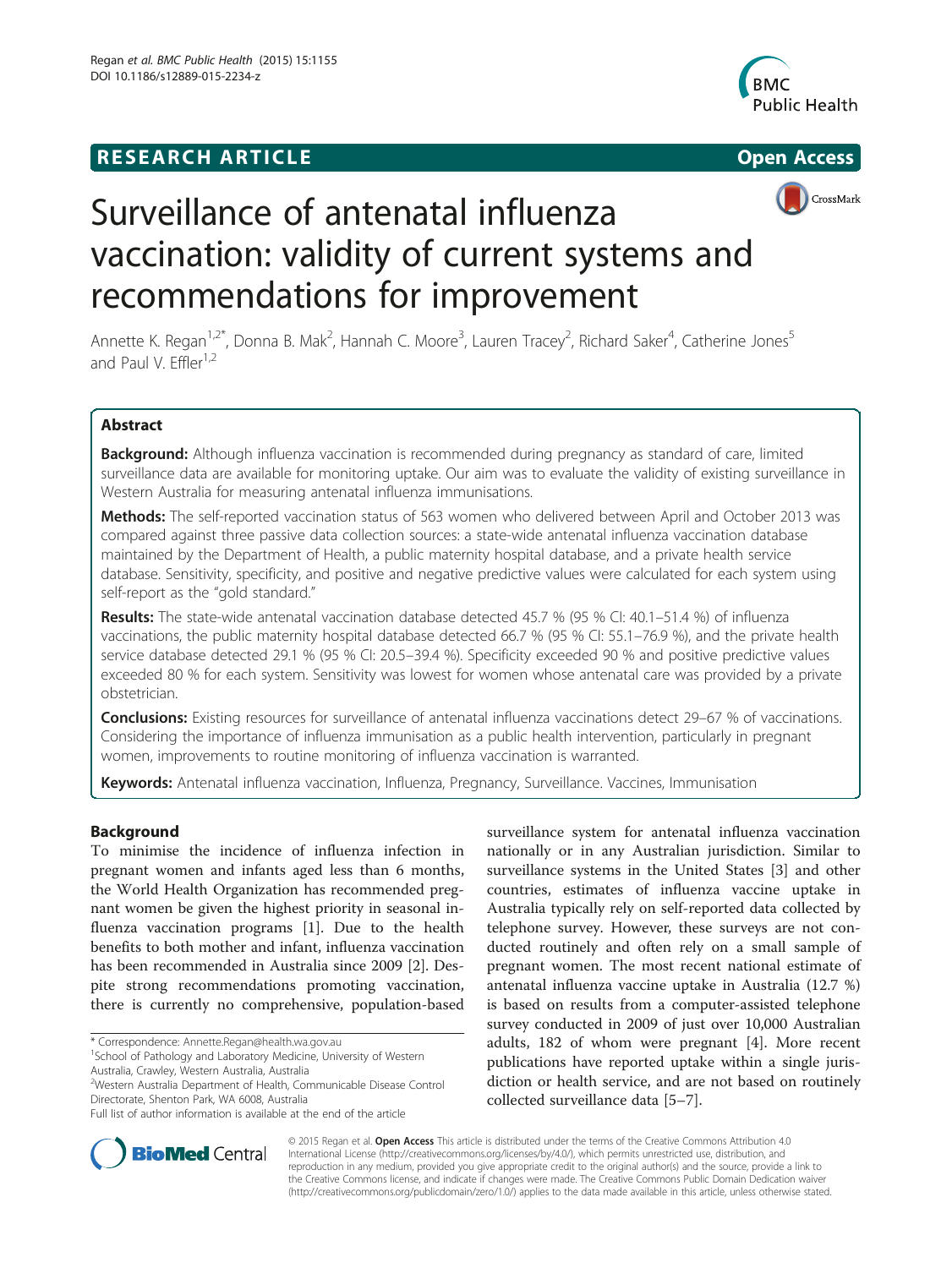In the absence of a surveillance system for monitoring antenatal vaccinations, WA Health has conducted an annual survey of pregnant women who delivered during influenza season to estimate the proportion of women who were vaccinated since 2012 [\[5\]](#page-9-0). While these surveys have been useful in tracking vaccine uptake in pregnant women and have demonstrated improvement from 10 % in 2009 to 36 % in 2013 [[7\]](#page-9-0), implementing annual surveys is resource-intensive and more efficient vaccine surveillance methods may be available for this population.

Other potential data sources for monitoring influenza vaccine uptake during pregnancy are summarised in Table 1. In 2012, WA Health established the Western Australian Influenza Vaccination Database (WAAIVD), a state-wide database of government-funded antenatal influenza vaccinations reported to WA Health, as provided by vaccination providers. Antenatal clinics, general practitioners, and hospitals submit reports which include the full name, date of birth, trimester of pregnancy, batch number and brand of influenza vaccine administered. Reports are generally submitted 1–2 days post-vaccination. Between March 2012 and September 2014, 11,427 doses of trivalent influenza vaccine were reported to WAAIVD. In addition to this database, some public and private maternity hospitals maintain electronic databases into which influenza vaccination status is entered after delivery and before hospital discharge. The accuracy and completeness of antenatal influenza vaccination status recorded in these systems is currently unknown.

This study investigates the sensitivity, specificity and positive and negative predictive values of antenatal influenza vaccination status as recorded in the WAAIVD and maternity hospital databases using self-reported vaccinated status from an annual survey as the "gold standard."

#### Methods

Western Australia has a population of 2.5 million people, representing 11 % of the total Australian population [\[8](#page-10-0)]. Approximately 30,000 babies are delivered each year in Western Australia. Hospital A is a large public antenatal hospital in the Perth metropolitan area which provides maternity care for 10 % of the metropolitan

In November and December 2013, 831 women who were pregnant during the 2013 influenza vaccination season and had given birth to a live baby between 07 April 2013 and 06 October 2013 were randomly selected from Western Australia's statutory Midwives Notifications System. The Western Australia Department of Health conducted a 10-min computer-assisted telephone interview with selected women, which asked whether the woman had been vaccinated during her last pregnancy and reasons why or why she was not vaccinated [[7\]](#page-9-0). Vaccinated women were asked for permission to verify their self-reported vaccination status with their immunisation provider; 563 women provided details for verification of their vaccination status with their immunisation provider: 211 delivered in health service B, 201 delivered in hospital A, and 151 delivered outside these services (Fig. [1\)](#page-5-0). Because the WAAIVD is a state-wide database, the WAAIVD was screened for the vaccination status of all 563 women who provided details, based on full name and date of birth. Hospital A and health service B were provided the names and dates of birth of women who delivered within their respective health system and were asked to screen their electronic medical databases to confirm the women's vaccination details. This project was reviewed and approved by the Western Australia Department of Health Human Research Ethics Committee.

We calculated the sensitivity, specificity, positive predictive values (PPVs), and negative predictive values (NPVs) for the WAAIVD and the electronic databases of participating maternity hospitals. A number of studies have shown that self-reported vaccination status is an accurate measure of vaccination status [\[9](#page-10-0)–[11\]](#page-10-0). As a result, we decided to use self-reported antenatal influenza vaccination status as the "gold standard." We calculated 95 % confidence intervals (CIs) using Wilson Score intervals.

**Table 1** Sources of antenatal influenza vaccination information evaluated

|                                                                         | Source of influenza vaccination information                                                                                                                          |                                                            |                                                 |  |  |  |
|-------------------------------------------------------------------------|----------------------------------------------------------------------------------------------------------------------------------------------------------------------|------------------------------------------------------------|-------------------------------------------------|--|--|--|
|                                                                         | Western Australian Antenatal Influenza Vaccination Database                                                                                                          | Health service B database                                  | Hospital A database                             |  |  |  |
| Population covered                                                      | All pregnant women within Western Australia                                                                                                                          | Women who deliver in a<br>hospital within health service B | Women who deliver at<br>hospital A              |  |  |  |
| Data collected                                                          | Full name, date of birth, vaccination provider, date of vaccination, Vaccination status (yes/no)<br>brand and batch number of vaccine, and trimester of vaccination. |                                                            | Vaccination status<br>(yes/no)                  |  |  |  |
| Time data collected and At time of vaccination<br>entered into database |                                                                                                                                                                      | After delivery and before<br>hospital discharge            | After delivery and before<br>hospital discharge |  |  |  |
| Person responsible for<br>data collection and entry                     | Immunisation provider                                                                                                                                                | Health professional attending<br>birth                     | Health professional<br>attending birth          |  |  |  |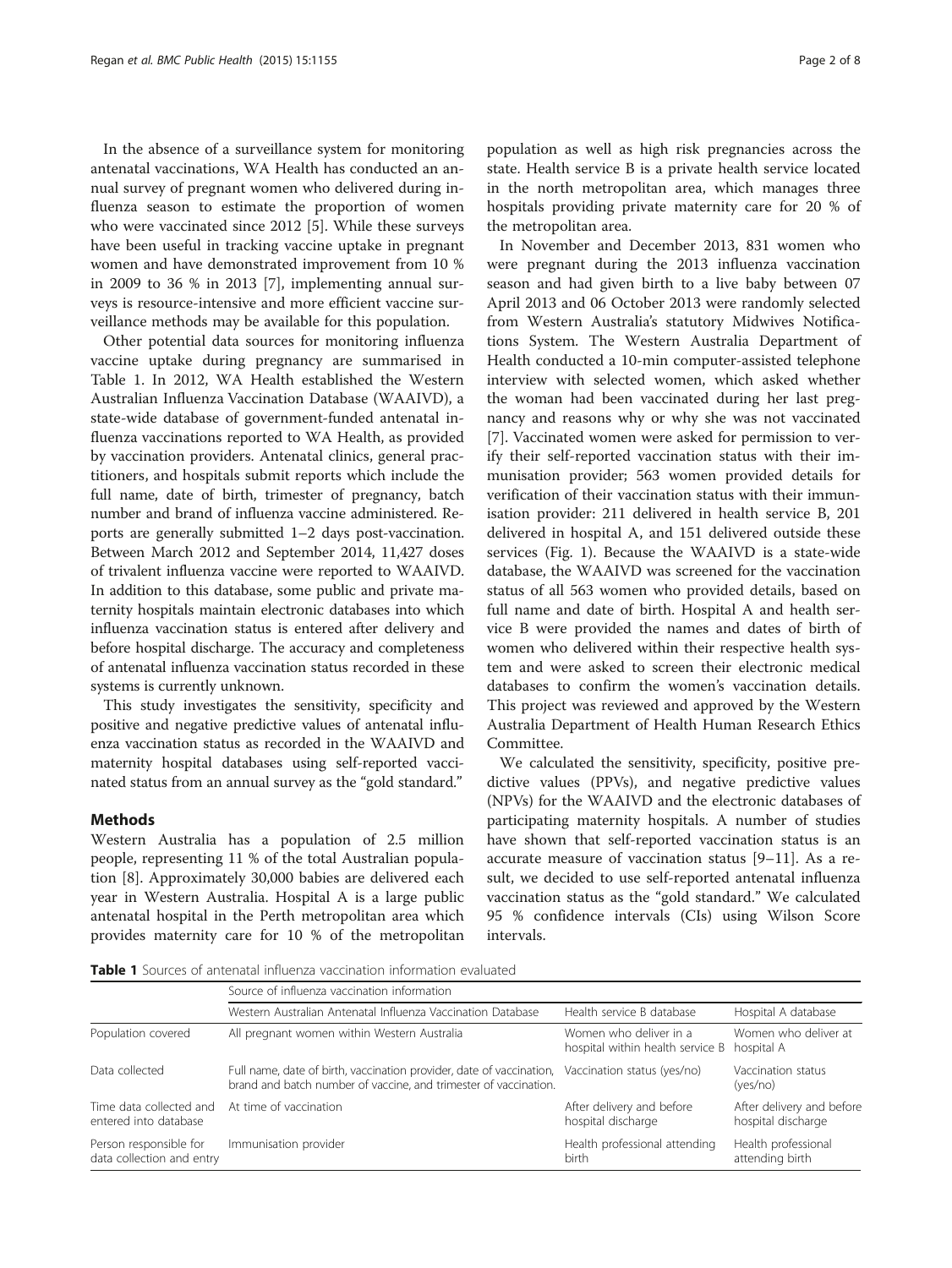<span id="page-5-0"></span>

Information on the woman's age, antenatal care provider, chronic medical conditions, and postcode were available based on survey responses. The woman's postcode was used to determine socioeconomic status, based on calculated socioeconomic indexes for areas (SEIFA) score, which is an indicator for socioeconomic conditions by postcode. SEIFA is comprised of several indices, the main index being the index of relative disadvantage which is derived from low income, low educational attainment, high unemployment and jobs in unskilled occupations [[12](#page-10-0)]. Scores range from 700–1200. Estimates were stratified by quintile based on the distribution of scores in the state, with the lowest quintile indicating the woman was in the most disadvantaged socioeconomic group and the highest quintile indicating the woman was in the least disadvantaged socioeconomic group. Sensitivity and specificity were further stratified by subgroups of women for the WAAIVD, as there was sufficient sample size. Stratified sensitivity and specificity values were compared using z-tests at  $\alpha = .05$ .

We also calculated the proportion of vaccinations which were recorded based on where the vaccine was administered and the trimester of pregnancy when the vaccine was administered. These proportions were compared across vaccination records using Pearson chisquare tests ( $\alpha$  = .05).

#### Results

The demographic characteristics of participating women are shown in Table [2.](#page-6-0) More than half of women were 30–39 years of age (57.4 %), were in the highest two socioeconomic quintiles (58.8 %), and had an undergraduate university degree or Training and Further Education (TAFE) qualification (52.2 %); 15.8 % had a chronic medical condition. Two in five women (44.1 %) received their antenatal care at a public antenatal hospital clinic; 37.3 % received care from a private obstetrician, 17.1 % from a general practitioner, and 1.4 % from another antenatal care provider.

A total of 37.9 % of women reported they had been vaccinated against influenza during their most recent pregnancy; 80.6 % of these could be verified with the immunisation provider. The majority of vaccinations were administered by a general practitioner (59.6 %); 20.3 % were administered by a public hospital antenatal clinic, and 16.8 % were administered by another immunisation provider, e.g. private hospital, community health clinic, and workplace immunisation clinic; 3.2 % of women did not specify who provided the vaccine. Most women reported being vaccinated in either their second (56.5 %) or third (31.7 %) trimester.

Western Australia Antenatal Influenza Vaccination Database A total of 45.7 % self-reported vaccinations were identified in the WAAIVD. The specificity and PPV of the WAAIVD was high (99.6 and 99.3 %, respectively). Table [3](#page-7-0) displays the accuracy measures of WAAIVD by maternal age, SEIFA score, pre-existing medical conditions and antenatal care provider. Sensitivity did not significantly differ among women of varying ages, by socioeconomic status, or by the presence of existing clinical conditions. Sensitivity was significantly lower for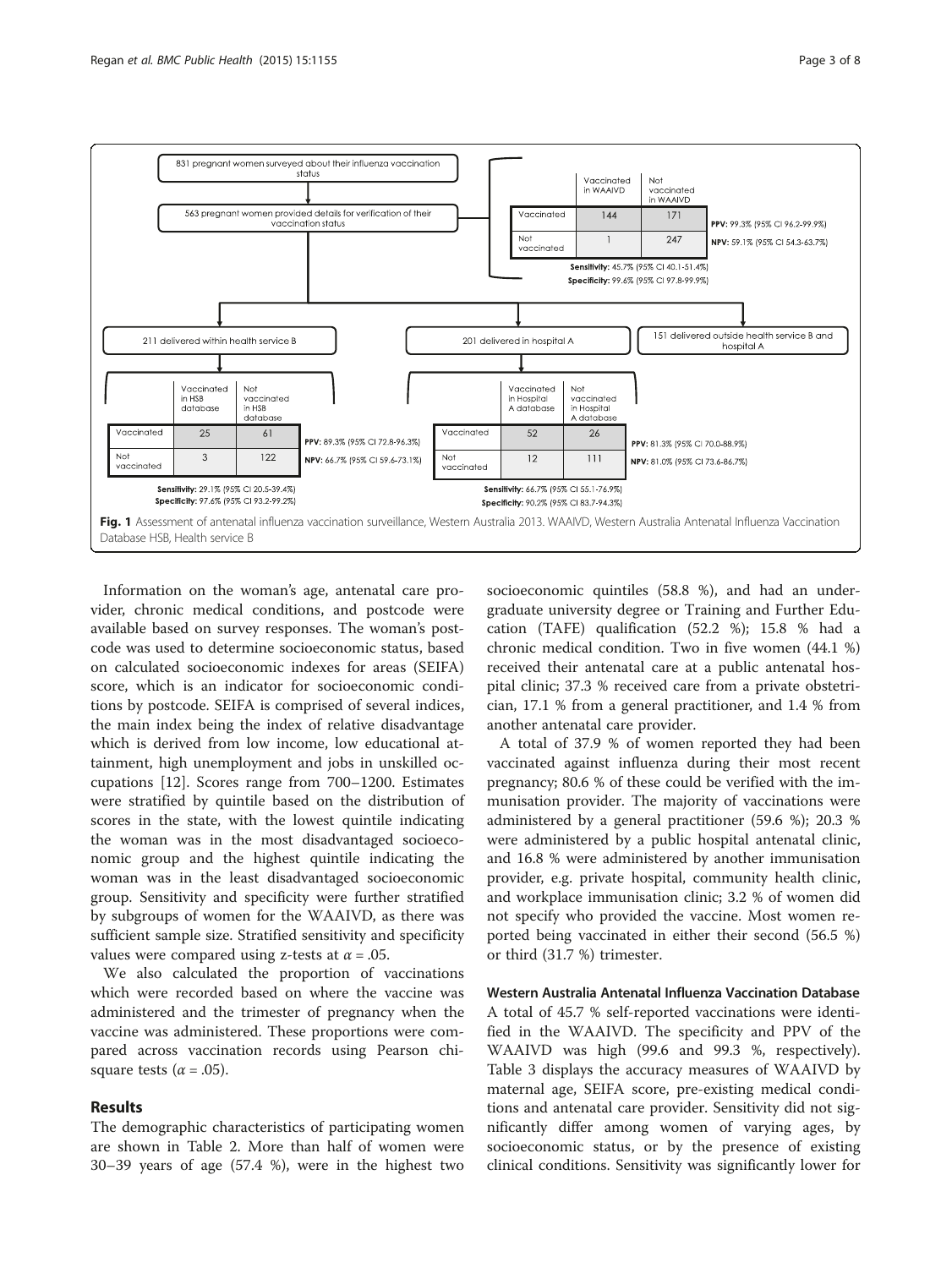| $(n = 563)$ , Western Australia 2013              |     |                     |
|---------------------------------------------------|-----|---------------------|
|                                                   |     | Number of women (%) |
| Maternal age (in years)                           |     |                     |
| $18 - 29$                                         | 210 | (37.3 %)            |
| $30 - 39$                                         | 323 | (57.4 %)            |
| $40 - 45$                                         | 30  | (5.3 %)             |
| Residence                                         |     |                     |
| Metropolitan                                      | 509 | (90.4 %)            |
| Rural/Remote                                      | 54  | (9.6 %)             |
| Socioeconomic status (SEIFA score) <sup>a</sup>   |     |                     |
| Quintile 1 (Most disadvantaged)                   | 13  | (2.4 %)             |
| Ouintile 2                                        | 63  | (11.5 %)            |
| Quintile 3                                        | 150 | (27.3 %)            |
| Ouintile 4                                        | 194 | (35.3 %)            |
| Quintile 5 (Least disadvantaged)                  | 129 | (23.5 %)            |
| Highest level of education completed <sup>b</sup> |     |                     |
| ≤High school graduate                             | 175 | (31.3 %)            |
| Undergraduate/TAFE degree                         | 292 | (52.2 %)            |
| Postgraduate degree                               | 92  | (16.5 %)            |
| <b>Existing Medical Conditions</b>                |     |                     |
| No chronic medical condition <sup>c</sup>         | 474 | (84.2 %)            |
| Has $\geq$ 1 chronic medical condition            | 89  | (15.8 %)            |
| Antenatal care provider <sup>d</sup>              |     |                     |
| Public antenatal hospital clinic                  | 247 | (44.1 %)            |
| General practitioner                              | 96  | (17.1 %)            |
| Private obstetrician                              | 209 | (37.3 %)            |
| Other provider <sup>e</sup>                       | 8   | (1.4 %)             |

<span id="page-6-0"></span>Table 2 Demographic characteristics of study participants

<sup>a</sup>SEIFA, Socioeconomic indexes for areas;  $n = 549$ ; 14 women had unknown SEIFA scores

 $b_n = 559$ ; 4 women had unknown educational attainment chronic medical conditions included asthma chronic here

Chronic medical conditions included asthma, chronic heart disease, diabetes, and chronic lung disorders

 $d_{n} = 560$ ; 3 women did not provide details on their antenatal care provide<br> $e^{i}$ Other antenatal care providers included independent midwives, community

Other antenatal care providers included independent midwives, community midwifery programs, and the Royal Australian Flying Doctors Services

women who received the majority of their antenatal care from a private obstetrician (33.6 % [95 % CI 26.2–41.8 %]) compared to women who received their care from a general practitioner (52.6 % [95 % CI 39.9–65.0 %]) or public hospital clinic  $(56.4 % [95 % CI 47.4–65.1 %], p < .01$ ). A total of 84.4 % (95 % CI 73.6–91.3 %) of vaccinations administered at hospital A (a public maternity hospital) were captured by the WAAIVD; whereas, only 42.5 % (95 % CI 35.7–49.7 %) of vaccinations administered by a general practitioner and 13.2 % (95 % CI 6.5–24.8 %) administered by another immunisation provider were captured by the WAAIVD  $(p < .01)$  (data not shown). Significantly fewer vaccinations were recorded in the WAAIVD when they were administered in the first trimester (29.7 % [95 % CI 17.5–45.8 %]) than those administered in the third trimester (61.0 % [95 % CI 51.2–70.0 %])  $(p < .01)$  (data not shown).

#### Maternity hospital databases

After examining the electronic maternity hospital databases of hospital A and health service B, 47.0 % vaccinations were identified (Fig. [1\)](#page-5-0). The sensitivity of hospital A's system was significantly higher compared to that of health service B (66.7 and 29.1 %, respectively,  $p < .01$ ). The specificity exceeded 90 % for each of the maternal hospital databases. However, specificity of hospital A's maternity database was significantly lower (90.2 % [95 % CI 83.7–94.3 %]) compared to that of the WAAIVD (99.6 % [95 % CI 97.8–99.9 %], p < .05). The NPV of health service B's database was significantly lower compared to NPV of hospital A's database (66.7 and 81.0 %, respectively;  $p < .05$ ). The majority of vaccinations administered at hospital A were recorded in a maternity hospital database (80.4 % [95 % CI 67.5–89.0 %]); whereas, 30.4 % (95 % CI 21.3–41.2 %) of vaccinations administered by a general practitioner were recorded, and 29.0 % (95 % CI 16.1–46.6 %) of vaccinations administered by some other immunisation provider were recorded  $(p < .01)$  (data not shown). No differences were observed by trimester of vaccination.

#### **Discussion**

To our knowledge, this is the first formal evaluation of data sources for estimating antenatal influenza vaccinations using self-report as the "gold standard." We found that systems which rely on provider-reported vaccination events or electronic medical records poorly capture influenza vaccinations administered to pregnant women, and the validity of these systems varies widely. A statewide antenatal influenza vaccination database which relies on passive reporting from immunisation providers accurately recorded 46 % of influenza vaccinations administered to pregnant women. Electronic medical records within a public maternity hospital recorded 67 % of antenatal vaccinations, and public health service records recorded 29 %. These results indicate there is significant under-reporting of vaccinations administered to pregnant women in all systems.

The low sensitivity and negative predictive values identified in our study are perhaps not surprising, considering these systems rely on passive reporting from either immunisation providers or hospital staff. Although surveillance systems which rely on passive reporting have methodological advantages, such as low cost and relatively simple implementation, they often have low sensitivity and may not be representative. In the case of maternal vaccinations, it is apparent that immunisations are not comprehensively reported and entered, as demonstrated by our study. Previous research has demonstrated that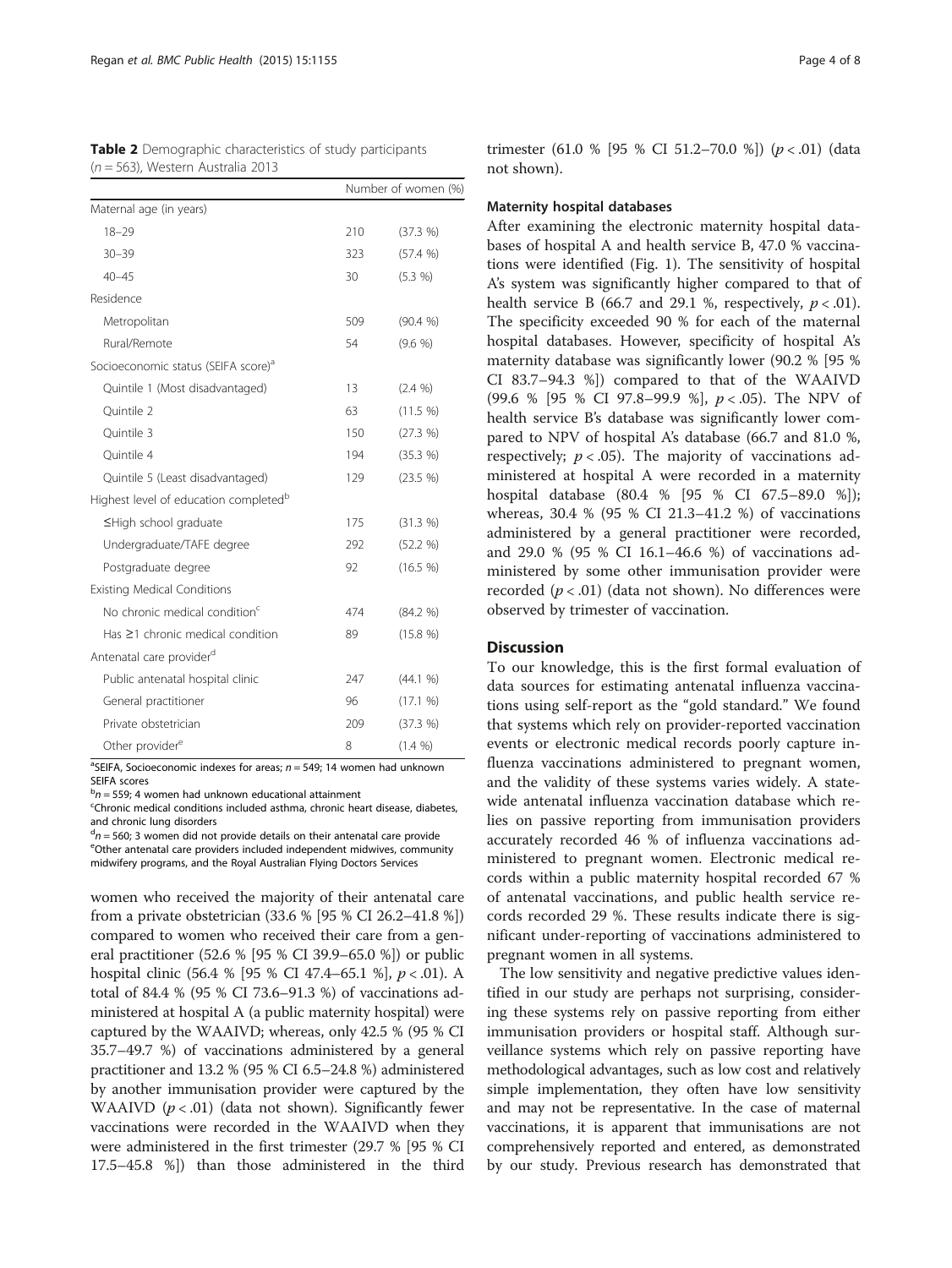| Subgroup                                        | Recorded Vaccinations <sup>a</sup> | True Vaccinationsb | Sensitivity                    | PPV <sup>c</sup>  | Specificity       | NPV <sup>d</sup>              |
|-------------------------------------------------|------------------------------------|--------------------|--------------------------------|-------------------|-------------------|-------------------------------|
|                                                 | n                                  | N                  | % (95 % CI)                    | % (95 % CI)       | % (95 % CI)       | % (95 % CI)                   |
| Total                                           | 145                                | 144                | 45.7 (40.1-51.4)               | 99.3 (96.2-99.9)  | 99.6 (97.8-99.9)  | 59.1 (54.3-63.7)              |
| Maternal age (years)                            |                                    |                    |                                |                   |                   |                               |
| $18 - 29$                                       | 49                                 | 107                | 44.9 (35.8-54.3)               | 97.9 (89.3-99.6)  | 99.0 (94.7-99.8)  | 63.3 (55.7-70.4)              |
| $30 - 39$                                       | 85                                 | 187                | 45.5 (38.5 - 52.6)             | 100 (95.7-100)    | 100 (97.3-100)    | 57.1 (50.8-63.3)              |
| $40 - 45$                                       | 11                                 | 21                 | 52.4 (32.4-71.7)               | $100(74.1 - 100)$ | $100(70.1 - 100)$ | 47.4 (27.3-68.3)              |
| Socioeconomic status (SEIFA score) <sup>e</sup> |                                    |                    |                                |                   |                   |                               |
| Quintile 1 (Most disadvantaged)                 | 3                                  | 12                 | $25.0(5.5-57.2)$               | 100 (43.9-100)    | 100 (56.6-100)    | 35.7 (16.3-61.2)              |
| Quintile 2                                      | 17                                 | 32                 | 53.1 (34.7-70.9)               | 100 (81.6-100)    | 100 (83.9-100)    | 57.1 (40.9-72.0)              |
| Quintile 3                                      | 32                                 | 69                 | 44.9 (32.9-57.4)               | 96.9 (84.3-99.4)  | 96.9 (83.8-99.4)  | 44.1 (32.9-55.9)              |
| Quintile 4                                      | 31                                 | 56                 | 55.4 (42.4–67.6)               | 100 (88.8-100)    | 100 (93.0-100)    | $67.1(55.9 - 76.6)$           |
| Quintile 5 (Least disadvantaged)                | 56                                 | 138                | 40.6 (32.7-48.9)               | 100 (93.6-100)    | $100(97.1 - 100)$ | $61.1(54.4 - 67.5)$           |
| Existing medical conditions                     |                                    |                    |                                |                   |                   |                               |
| Has ≥1 chronic medical condition                | 22                                 | 46                 | 47.8 (34.1-61.9)               | $100(85.1 - 100)$ | 100 (91.8-100)    | 64.2 (52.2-74.6)              |
| No chronic medical condition                    | 123                                | 269                | 45.3 (39.5 - 51.3)             | 99.2 (95.5-99.9)  | 99.5 (97.3-99.9)  | 58.1 (52.9-63.2)              |
| Antenatal (AN) care provider <sup>f</sup>       |                                    |                    |                                |                   |                   |                               |
| Public hospital AN clinic                       | 67                                 | 117                | 56.4 (47.4-65.1)               | 98.5 (92.0-99.7)  | 99.2 (95.8-99.9)  | 71.7 (64.7-77.7)              |
| General practice clinic                         | 30                                 | 57                 | 52.6 (39.9 - 65.0)             | 100 (88.6-100)    | 100 (91.0-100)    | 59.1 (47.0-70.1)              |
| Private obstetrician                            | 46                                 | 137                | 33.6 (26.2-41.8) <sup>§§</sup> | 100 (92.3-100)    | 100 (94.9-100)    | 44.2 (36.8-51.8) <sup>9</sup> |

<span id="page-7-0"></span>

| <b>Table 3</b> Validity of the Western Australia Antenatal Influenza Vaccination Database (WAAIVD) for capturing antenatal vaccinations ( $n = 563$ ), by patient characteristics |  |  |  |  |
|-----------------------------------------------------------------------------------------------------------------------------------------------------------------------------------|--|--|--|--|
|-----------------------------------------------------------------------------------------------------------------------------------------------------------------------------------|--|--|--|--|

a<br>Personded vaccinations were defined as vaccination events identified in the state's antenatal influenza vaccination database, based on provider-reported vaccination information<br>PTrue vaccinations were defined as vaccinat

<sup>b</sup>True vaccinations were defined as vaccination events self-reported by the woman during telephone interview

<sup>c</sup>PPV, positive predictive value

<sup>d</sup>NPV, negative predictive value

e SEIFA, Socioeconomic indexes for areas

fAntenatal care provider was defined as the healthcare professional who provided the majority of antenatal care as self-reported at the time of telephone interview<br><sup>gc</sup>ionifiant at n < 05 <sup>9</sup>Signifiant at  $p < .05$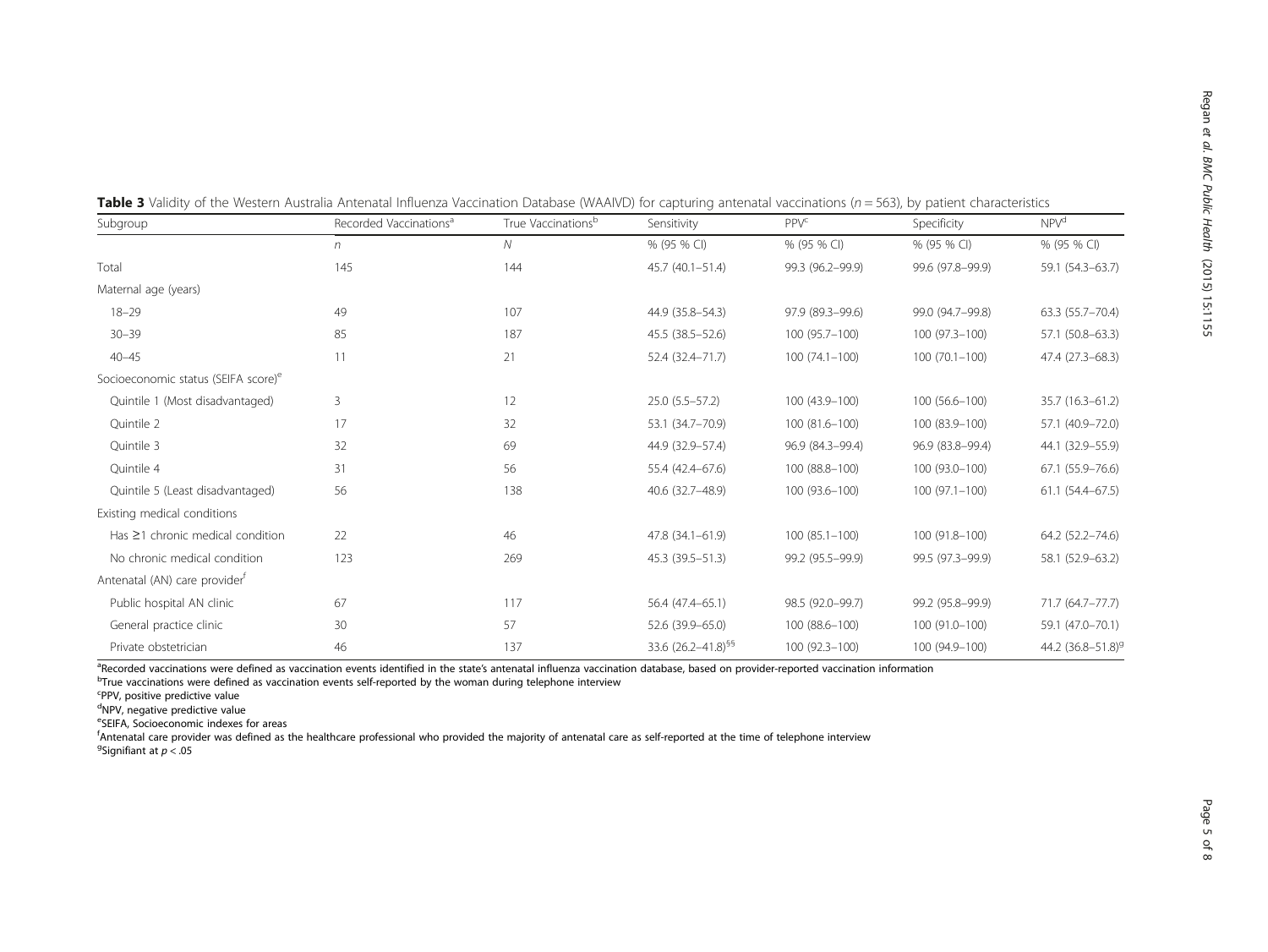incentives can be used to improve the timeliness and accuracy of recording vaccination events, and this may be one method for improving the validity of these systems [[13](#page-10-0), [14\]](#page-10-0). However, this introduces additional resource requirements for sustaining this surveillance activity. Education and targeted intervention may also improve recording; for example, in our setting, only one-third of vaccinations administered by a general practitioner were recorded in the state vaccination database. Targeted education could help improve provider reporting from these sites.

Vaccinations administered outside of traditional providers, such as places of employment, were also infrequently recorded in these systems, likely because these providers are unlikely to report vaccination events to the state government and are less often included in hospital records, as observed by our study. Previous investigations have shown that approximately 30 % of workingage adults receive influenza vaccines in non-traditional healthcare settings [[15\]](#page-10-0), and nine percent of vaccinated women in our study reported having been vaccinated at their workplace. Considering 13 % of immunisations provided outside of general practice or public hospital clinics were recorded by the WAAIVD and 29 % were recorded in the maternity hospital database, this is likely a large factor in the under-reporting of vaccinations to these systems and an area for improvement.

In the absence of a comprehensive system for monitoring adult vaccinations, such as an adult vaccination register, influenza vaccinations are difficult to routinely monitor in all adults. However, unique to antenatal vaccinations, there are two logical time points available for recording influenza vaccinations during pregnancy: once at vaccine administration, as the WAAIVD is structured, and again at delivery, as recorded by hospital databases. Data collection at the time of delivery can be logistically convenient as there are statutory requirements for the collection of information related to the pregnancy and birth [\[16\]](#page-10-0). Under the Health Act 1911, midwives are required to notify the Department of Health of the outcomes of all birth events within 28 h of birth by completing a Notification of Case Attended form [\[16](#page-10-0)]. Data collected in these forms are used to establish the Midwives Notification System, a state-based perinatal data collection [[17](#page-10-0)]. The inclusion of influenza vaccination status in state or national perinatal data collections would establish an annual, electronic source of estimating influenza vaccine uptake in pregnant women. Other countries such as Canada choose to monitor influenza vaccination in this way. For example, the Nova Scotia Atlee Perinatal Database, a population perinatal database collects data on maternal health, details on the delivery, and information related to influenza vaccination [\[18](#page-10-0)]. Data are collected after hospital discharge and are based

on standardised clinical forms and hospital records. These databases have proven useful for evaluating uptake and the effectiveness of maternal immunisation programs and could be used for similar purposes in Australia.

Globally, there are three types of systems which have been used to estimate influenza vaccine uptake during pregnancy: 1) population surveys; 2) healthcare utilisation, insurance claims, and pharmaceutical dispensary data; and 3) vaccination registries. Population surveys are a valid and reliable method for estimating uptake [[5](#page-9-0)–[7\]](#page-9-0) and have been previously used for surveillance of maternal influenza immunisations in Australia [\[4](#page-9-0)]. However, they are time-consuming, resource intensive, and can be difficult to implement annually. Health service utilisation and health insurance claims databases have also been used for surveillance of maternal influenza immunisation. The UK General Practice Research Database, a primary care database containing de-identified health records from 8.4 % of the UK population, has been used to determine the proportion of women immunised against influenza [\[19](#page-10-0), [20](#page-10-0)]. In the United States, patient-specific insurance claims data, such as Kaiser Permanente health plan membership data [[21, 22\]](#page-10-0) and LifeLink<sup>TM</sup> Health Plan Claims Database [[23\]](#page-10-0) have been used to evaluate uptake of influenza vaccine during pregnancy. In France, a database of prescription use in the general population has been used to evaluate risks associated with drugs administered during pregnancy [[24, 25\]](#page-10-0). While these databases tend to draw from a large population of unique members and have produced estimates similar to those of population surveys [\[18](#page-10-0), [20](#page-10-0)], such databases are not necessarily designed to provide accurate vaccination uptake estimates. National databases or registries, such as the national database in Denmark which was established during the H1N1 pandemic to monitor H1N1 vaccination [\[26\]](#page-10-0), are an ideal source of vaccination uptake data. However, the Denmark registry was restricted to pandemic vaccinations, and would need to be maintained annually for it to be useful in monitoring seasonal influenza vaccine uptake in pregnant women.

Electronic vaccination registries of the whole population, such as those of Denmark and a number of other countries in Europe [\[27, 28\]](#page-10-0), could be used to collect seasonal influenza vaccination information needed to evaluate vaccination programs, in pregnant women and other target groups. Australia's electronic immunisation registry is currently restricted to children under the age of seven years, and the case for a whole-of-life immunisation registry in Australia has been argued in the past [[29, 30\]](#page-10-0). Expansion of this registry to adults would allow for monitoring of influenza vaccination during pregnancy as well as other target groups. Previous research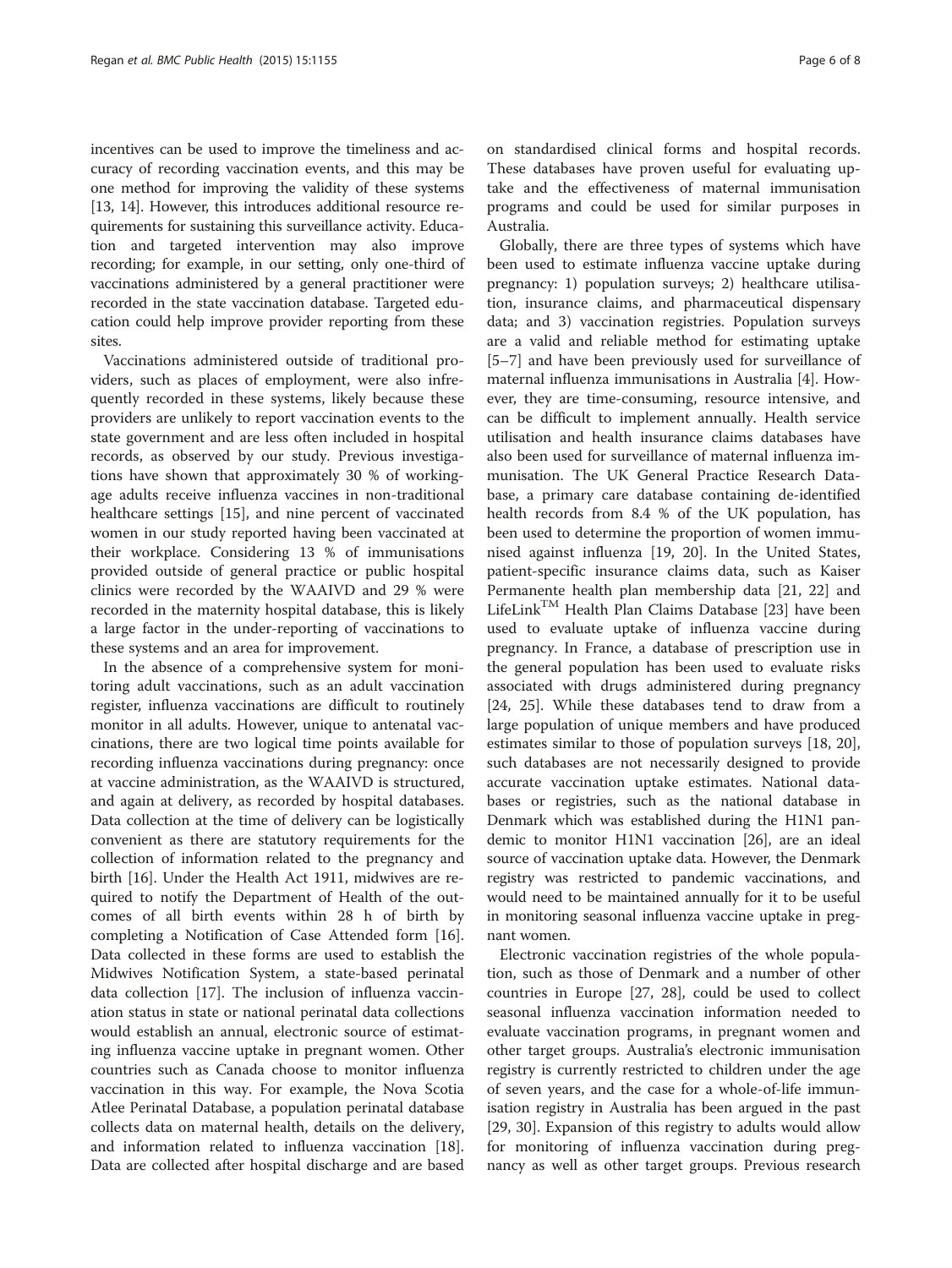<span id="page-9-0"></span>has shown that electronic vaccination registries estimate vaccination status similar to self-reported vaccination status for women and high risk groups [[31, 32\]](#page-10-0), and electronic information is likely the most efficient source of routine vaccination information. Recent establishment of antenatal pertussis vaccination programs in the United Kingdom and the United States of America, and their imminent introduction in Australian jurisdictions underscore the importance of national surveillance systems for adult, including antenatal, vaccination uptake.

There are several limitations to consider when interpreting our data. First, we used self-reported vaccination status as the "gold standard" in this evaluation. While self-report has historically been proven to be a good measure of vaccination status, it could be argued that this is an imperfect measure. In our study, the majority of self-reported vaccinations could be verified by the immunisation provider (80.6 %); however, influenza vaccines administered in the workplace or by non-traditional providers could not be verified. Published literature support the validity of self-reported vaccination status in adults and indicate that false negative self-reports are extremely rare. The sensitivity of self-report has previously been shown to range from 90–100 % [[9](#page-10-0)–[11\]](#page-10-0), and self-reported vaccination status is commonly used to estimate influenza vaccine coverage [\[33, 34\]](#page-10-0). However, given 20 % of selfreported records could not be verified, it is possible that some self-reported vaccinations were inaccurately classified as 'true.' Second, hospital A routinely offers influenza vaccination to its patients and reports these to WA Health. Hospital A is responsible for the majority of deliveries in public hospitals in Western Australia. It is likely that a large proportion of women who reported a public hospital clinic as their antenatal care provider were immunised at hospital A and were more likely to be recorded. Third, Hospital A and health service B provide maternity services within the metropolitan area of the state, and so the sample of women in this evaluation may not be representative of pregnant women across Western Australia. Finally, it is possible that a name and date of birth search in both databases was insufficient to identify women, which may lead to some discrepancies in the data.

#### Conclusions

Monitoring influenza vaccine coverage is an integral component of national and state-based evaluation of immunisation programs, particularly for influenza, which is administered annually to a range of target groups [[29](#page-10-0), [33, 35](#page-10-0)]. Considering influenza vaccination is an important intervention for preventing disease in pregnant women and is a component of standard care for antenatal patients, surveillance of antenatal influenza vaccination could be improved. In addition to identifying contributing factors to the poor sensitivity of the systems evaluated in this study, additional systems for recording antenatal influenza vaccinations, such as recording vaccination status in perinatal data collections, are available which could be used to monitor this public health intervention. The gaps identified in this evaluation likely apply to other populations where monitoring vaccine uptake annually can be difficult. Exploration of alternative vaccination registers which include both children and adults, and record indication/s for vaccination, such as pregnancy and immunosuppression could potentially replace the fragmented immunisation registers currently available for specific age groups or vaccines. Such information is critical for providing data for monitoring coverage and evaluating disease prevention programs [\[29](#page-10-0), [35](#page-10-0)].

#### Competing interests

The authors declare that they have no competing interests to disclose.

#### Authors' contributions

AKR conducted data analysis and managed report writing; DBM managed data collection, advised on analysis and report writing; RS and CJ managed data collection at antenatal care sites; HCM, LT, RS, CJ, and PVE each advised on data analysis and report writing. All authors read and approved the final manuscript.

#### Acknowledgements

All funding for this project was provided by the Western Australia Department of Health.

#### Author details

<sup>1</sup>School of Pathology and Laboratory Medicine, University of Western Australia, Crawley, Western Australia, Australia. <sup>2</sup>Western Australia Department of Health, Communicable Disease Control Directorate, Shenton Park, WA 6008, Australia. <sup>3</sup>Wesfarmers Centre for Vaccines and Infectious Diseases Telethon Kids Institute, University of Western Australia, Subiaco, Western Australia, Australia. <sup>4</sup>Joondalup Health Campus, Joondalup, Western Australia, Australia. <sup>5</sup>Infection Control, King Edward Memorial Hospital, Subiaco, Western Australia, Australia.

#### Received: 24 February 2015 Accepted: 5 September 2015 Published online: 23 November 2015

#### References

- 1. World Health Organisation. Background paper on influenza vaccines and immunization. 2012. Accessed 15 October 2014. Available at: [http://www.](http://www.who.int/immunization/sage/meetings/2012/april/1_Background_Paper_Mar26_v13_cleaned.pdf) [who.int/immunization/sage/meetings/2012/april/1\\_Background\\_Paper\\_](http://www.who.int/immunization/sage/meetings/2012/april/1_Background_Paper_Mar26_v13_cleaned.pdf) [Mar26\\_v13\\_cleaned.pdf](http://www.who.int/immunization/sage/meetings/2012/april/1_Background_Paper_Mar26_v13_cleaned.pdf).
- 2. Department of Health and Ageing, Commonwealth of Australia. Part 4: vaccine-preventable diseases - 4.7: influenza. In: The Australian immunisation handbook. 10th ed. Canberra: ACT; 2013. p. 252.
- 3. Kennedy ED, Ahluwalia IB, Ding H, Lu PJ, Singleton JA, Bridges CB. Monitoring seasonal influenza vaccination coverage in pregnant women in the United States. Am J Obstet Gynecol. 2012;207(3 Suppl):S9–16.
- 4. Australian Institute of Health and Welfare, Commonwealth of Australia. 2009 Adult vaccination survey: summary results. March 2011. Available at: [http://](http://www.aihw.gov.au/WorkArea/DownloadAsset.aspx?id=10737418286) [www.aihw.gov.au/WorkArea/DownloadAsset.aspx?id=10737418286](http://www.aihw.gov.au/WorkArea/DownloadAsset.aspx?id=10737418286).
- Taksdal SE, Mak DB, Joyce S, Tomlin S, Carcione D, Armstrong PK, et al. Predictors of uptake of influenza vaccination - a survey of pregnant women in Western Australia. Aust Fam Physician. 2013;42(8):582–6.
- 6. Wiley KE, Massey PD, Cooper SC, Wood NJ, Ho J, Quinn HE, et al. Uptake of influenza vaccine by pregnant women: a cross-sectional survey. Med J Aust. 2013;198(7):373–5.
- 7. Mak DB, Regan AK, Joyce S, Gibbs R, Effler PV. Antenatal care provider's advice is the key determinant of influenza vaccination uptake in pregnant women. Aust N Z J Obstet Gynaecol. 2014, doi: 10.1111/ajo.12292.